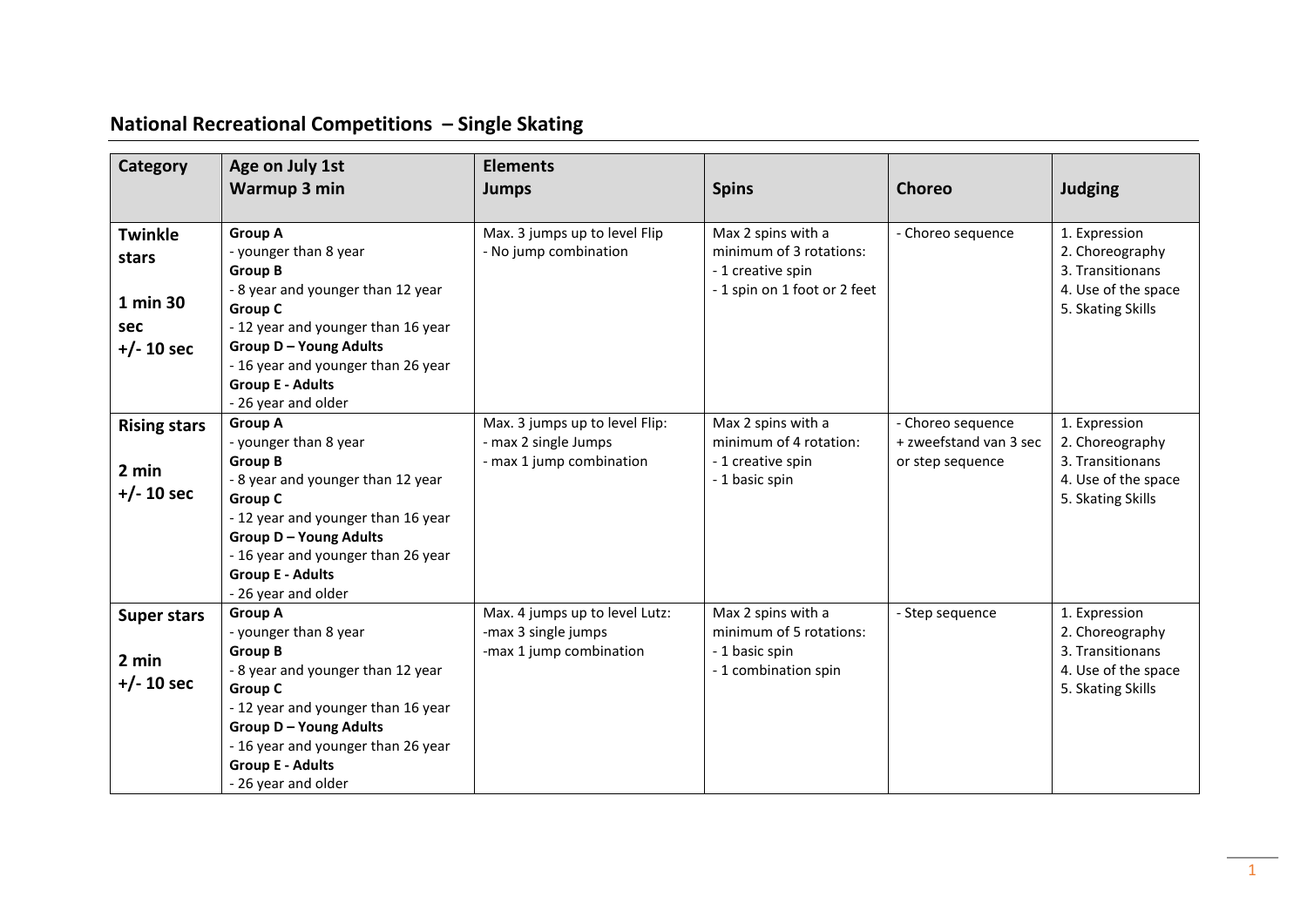| <b>Category</b>                                                                       | Age on July 1st<br>Warmup 3 min                                                                                                                        | <b>Elements</b><br><b>Jumps</b>                                                                            | <b>Spins</b>                                                                              | <b>Choreo</b>   | <b>Judging</b>                                                                                   |
|---------------------------------------------------------------------------------------|--------------------------------------------------------------------------------------------------------------------------------------------------------|------------------------------------------------------------------------------------------------------------|-------------------------------------------------------------------------------------------|-----------------|--------------------------------------------------------------------------------------------------|
| <b>Master</b><br>stars<br>1 min 50<br>up to<br>2 min 30<br>$+/- 10$ sec               | <b>Group D-Young Adults</b><br>- 16 year and younger than 26 year<br><b>Group E - Adults</b><br>- 26 year and older                                    | Max. 4 jumps:<br>-max 3 single/double/triple<br>jumps<br>-max 1 jump combination<br>(single/double/triple) | - Max 2 spins with a<br>minumum of 5 rotations:<br>- 1 basic spin<br>- 1 combination spin | - Step sequence | 1. Expression<br>2. Choreography<br>3. Transitionans<br>4. Use of the space<br>5. Skating Skills |
| Pré-<br>competitief<br>Obtained<br>Competition<br>Level Test<br>2 min<br>$+/- 10$ sec | <b>Group A</b><br>- younger than 8 year<br><b>Group B</b><br>- 8 year and younger than 12 year<br><b>Group C</b><br>- 12 year and younger than 16 year | Max. 4 jumps up to level Lutzl:<br>- 3 single jumps<br>- 1 jump combination                                | - Max 2 spins with a<br>minimum of 6 rotations:<br>- 1 basic spin<br>-1 combination spin  | - Step sequence | 1. Expression<br>2. Choreography<br>3. Transitionans<br>4. Use of the space<br>5. Skating Skills |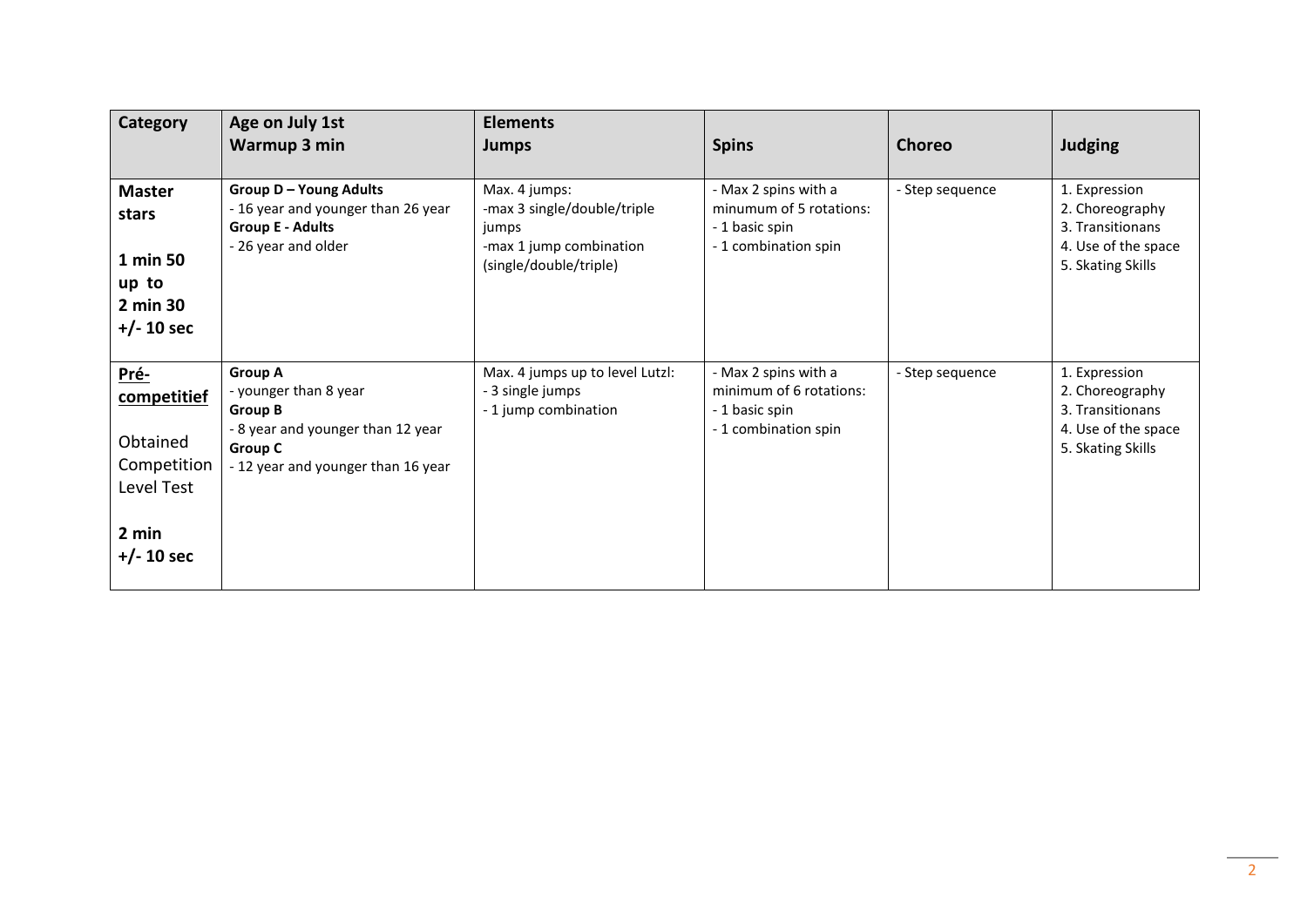## **National Recreational Competitions – Duo's/Ice Dance/Pair Skating**

| <b>Category</b> | Age on July 1st      | <b>Elements</b><br><b>Jumps</b> | Pirouetten | <b>Choreo</b> | <b>Judging</b>                                                                                   |
|-----------------|----------------------|---------------------------------|------------|---------------|--------------------------------------------------------------------------------------------------|
| <b>Group A</b>  | Younger than 16 year | Free                            | Free       | Free          | 1. Expression<br>2. Choreography<br>3. Transitionans<br>4. Use of the space<br>5. Skating Skills |
| <b>Group B</b>  | 16 year and older    | Free                            | Free       | Free          | 1. Expression<br>2. Choreography<br>3. Transitionans<br>4. Use of the space<br>5. Skating Skills |

The age is determined by adding up the skating age of the 2 skaters and dividing by 2.